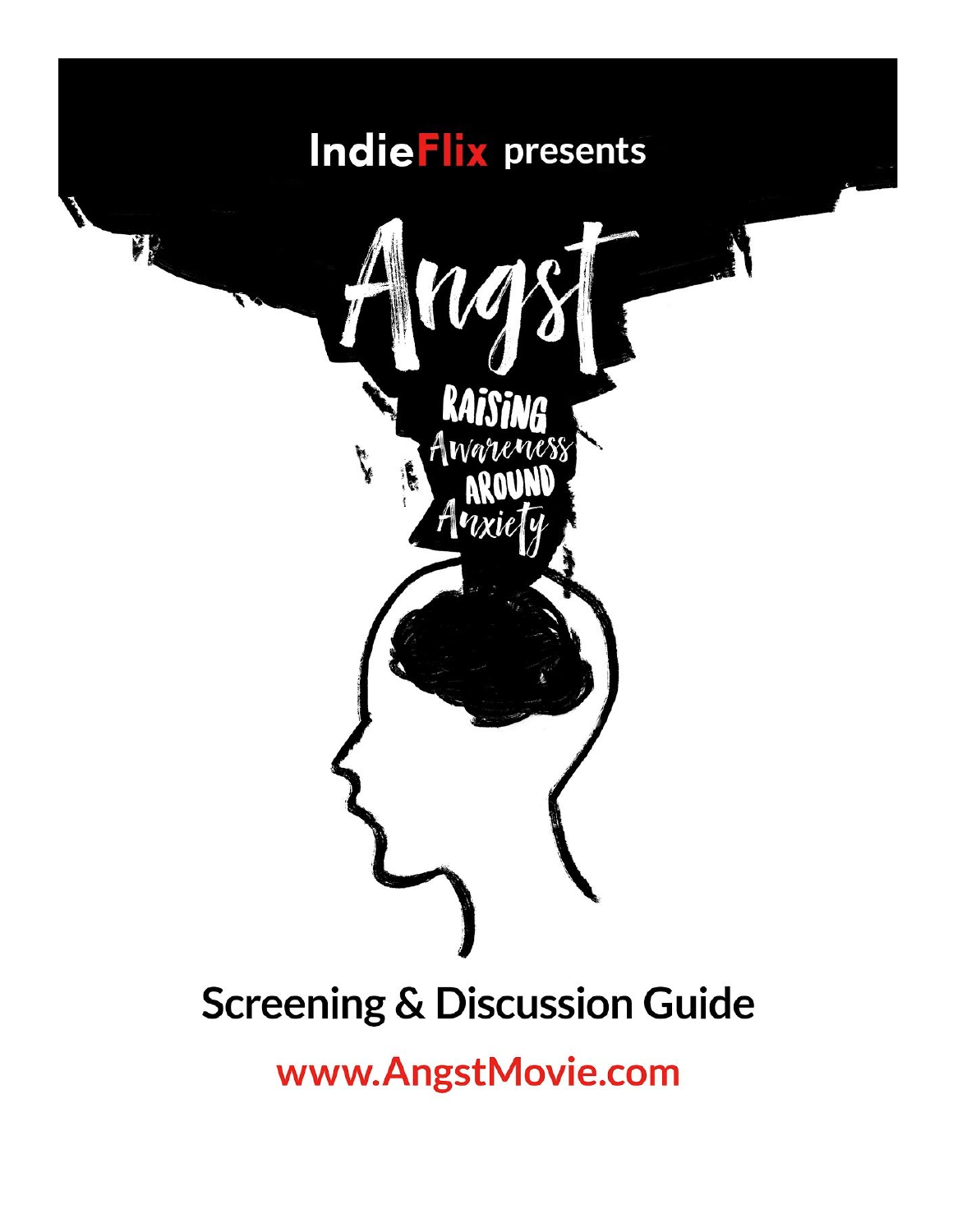## **TABLE OF CONTENTS**

| Welcome                                                                                           | $\overline{\mathbf{2}}$ |
|---------------------------------------------------------------------------------------------------|-------------------------|
| <b>Preparing for your Screening:</b>                                                              | $\overline{2}$          |
| <b>Screening Discussion Guide</b>                                                                 | 3                       |
| <b>PANEL SUGGESTIONS</b>                                                                          | $\overline{4}$          |
| MODERATOR: (We have found this helps to kick off the conversation.)                               | 5                       |
| <b>IN CLOSING</b>                                                                                 | 6                       |
| <b>Commonly Asked Questions at Previous Screenings</b>                                            | 6                       |
| <b>Teacher-Driven Classroom Discussion Guide &amp; Corresponding Clips</b>                        | 8                       |
| <b>Peer-Driven Classroom Discussion Guide</b>                                                     | 10                      |
| <b>Guidance for Families Considering Bringing Their Children to See Angst</b>                     | 13                      |
| <b>ANXIETY TIP SHEETS (3 tip sheets - can be distributed to audience):</b>                        | 15                      |
| TIP SHEET #1                                                                                      | 16                      |
| TIP SHEET #2                                                                                      | 17                      |
| TIP SHEET #3                                                                                      | 18                      |
| <b>CONTACT US</b>                                                                                 | 21                      |
| <b>Angst Student / Youth Survey</b>                                                               | 22                      |
| To help identify silent sufferers and make it<br>easier for a young person to reach out for help. |                         |

Survey to be completed after film screening.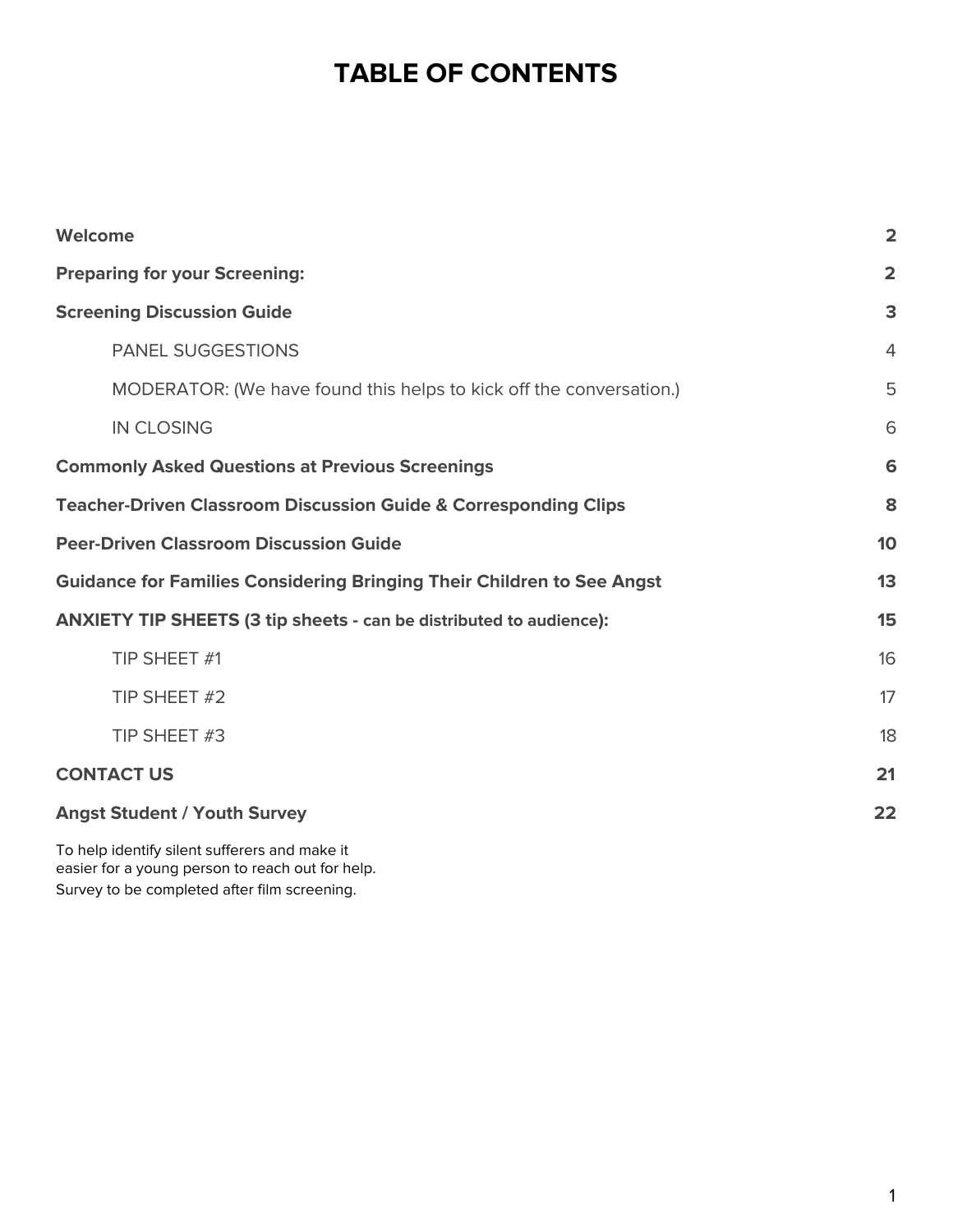## <span id="page-2-0"></span>**Welcome**

Angst is an IndieFlix Original, documentary designed to raise awareness around anxiety. The film includes interviews with kids, teens, educators, experts, parents and a very special interview with Michael Phelps.

The goal is to start a global conversation about anxiety and mental health.

Most importantly we hope the film will help people identify and understand the symptoms of anxiety disorders and encourage them to reach out for help. Angst screens in schools, communities and theaters around the world. The film and corresponding materials provide tools, resources and above all, hope.

### *[AngstMovie.com](https://www.angstmovie.com/) & [IndieFlix.com](https://www.indieflix.com/)*

## <span id="page-2-1"></span>**Preparing for your Screening:**

- You can book Angst Filmmakers or Experts for your screening and discussion. Ask your Distribution Lab Rep/Booker for details or reach out to [angstscreenings@indieflix.com](mailto:angstscreenings@indieflix.com)
- Find promotional and marketing materials on our website [angstmovie.com/promote](https://angstmovie.com/promote/) including posters, social media images, sample tweets, press release, info about the film, etc.
- Connect with us on social media
	- Instagram [@indieflixmovies](https://www.instagram.com/indieflixmovies/)
	- Twitter @indieflix and @indieflixceo
	- Facebook Pages "IndieFlix" and "Angst: Raising Awareness Around Anxiety"
	- Hashtags: #AngstMovie #IndieFlix
	- Tag us and we will repost!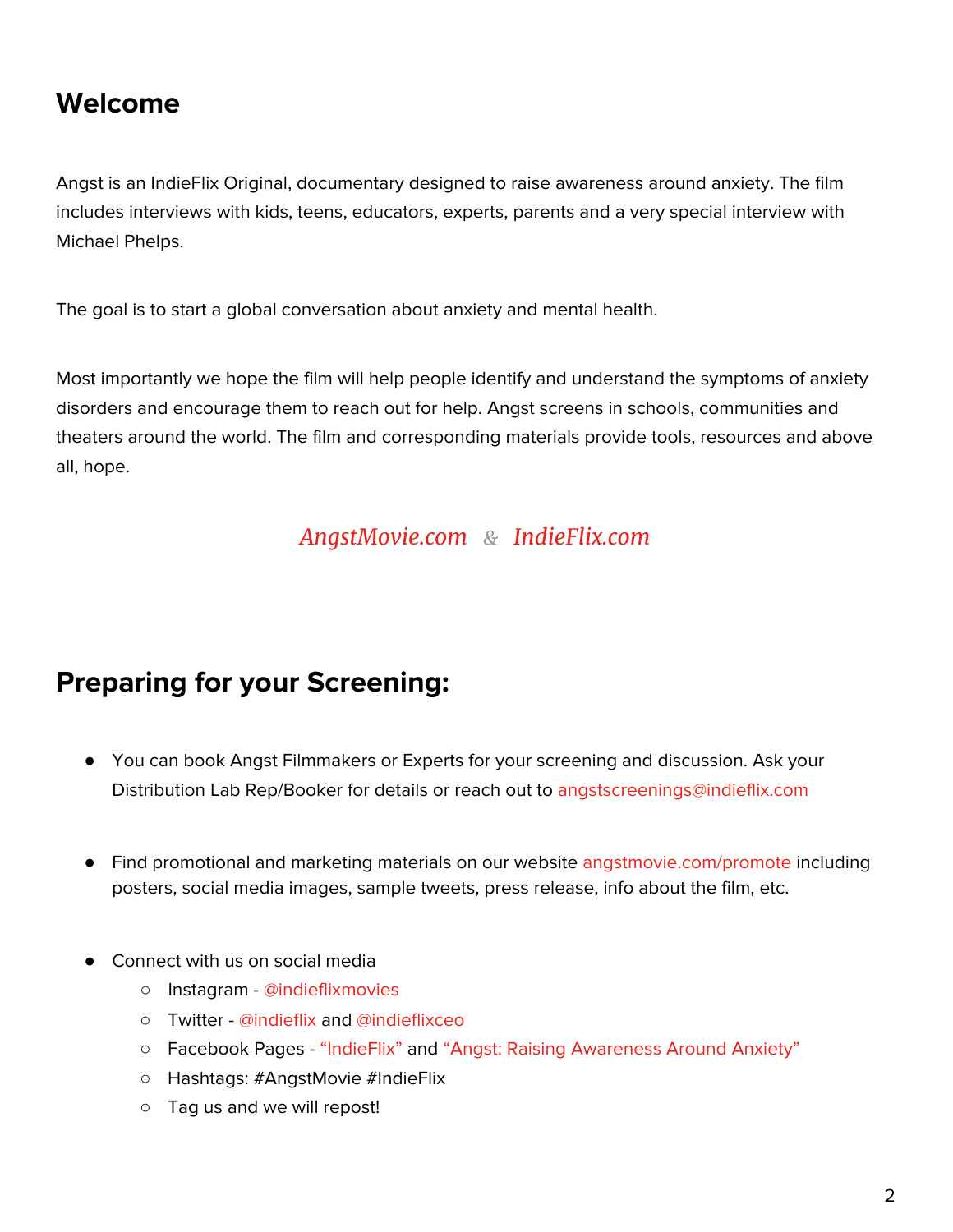- Test audio/visual on the film in the venue you are using a few days before as well as the day of the screening event.
	- PLEASE NOTE FOR SCHOOLS: WE STRONGLY ADVISE YOU TO TEST IN ADVANCE OF YOUR SCREENING TO MAKE SURE YOUR SCHOOL INTERNET ALLOWS ACCESS TO OUR WEBSITE.
	- Test your Internet speed by taking the speed test <https://www.speedtest.net/>. To avoid buffering, let the film play through before your event and hit replay for your screening.
- During your screening, please remember to turn off notifications on the computer or system you are using for your event.
- Please help us by sharing this quick survey with your community so we can source more information, resources, and tools to share. This survey is appropriate for kids, parents, educators, professionals, and anyone who saw the movie. Forward or copy this link below and send to your screening attendees. You can also post the link to your social networks or websites: http://bit.ly/angst-movie-survey

# **Screening [Discussion Guide](http://bit.ly/angst-movie-survey)**

<span id="page-3-0"></span>**ANNOUNCE TO YOUR AUDIENCE BEFORE THE FILM:** (we strongly recommend having a moderator to introduce the film and panelists as well as lead the direction of the post-film discussion. The moderator can field questions to the panelists, take questions from the audience, and keep the discussion on track)

"Angst is 56 (or 43) mins and there will be a brief Q&A following. Please stick around. The filmmakers created Angst to help break the stigma around anxiety and open up the conversation around mental health. They believe there is power in watching as a community, power to change, and permission to talk about it."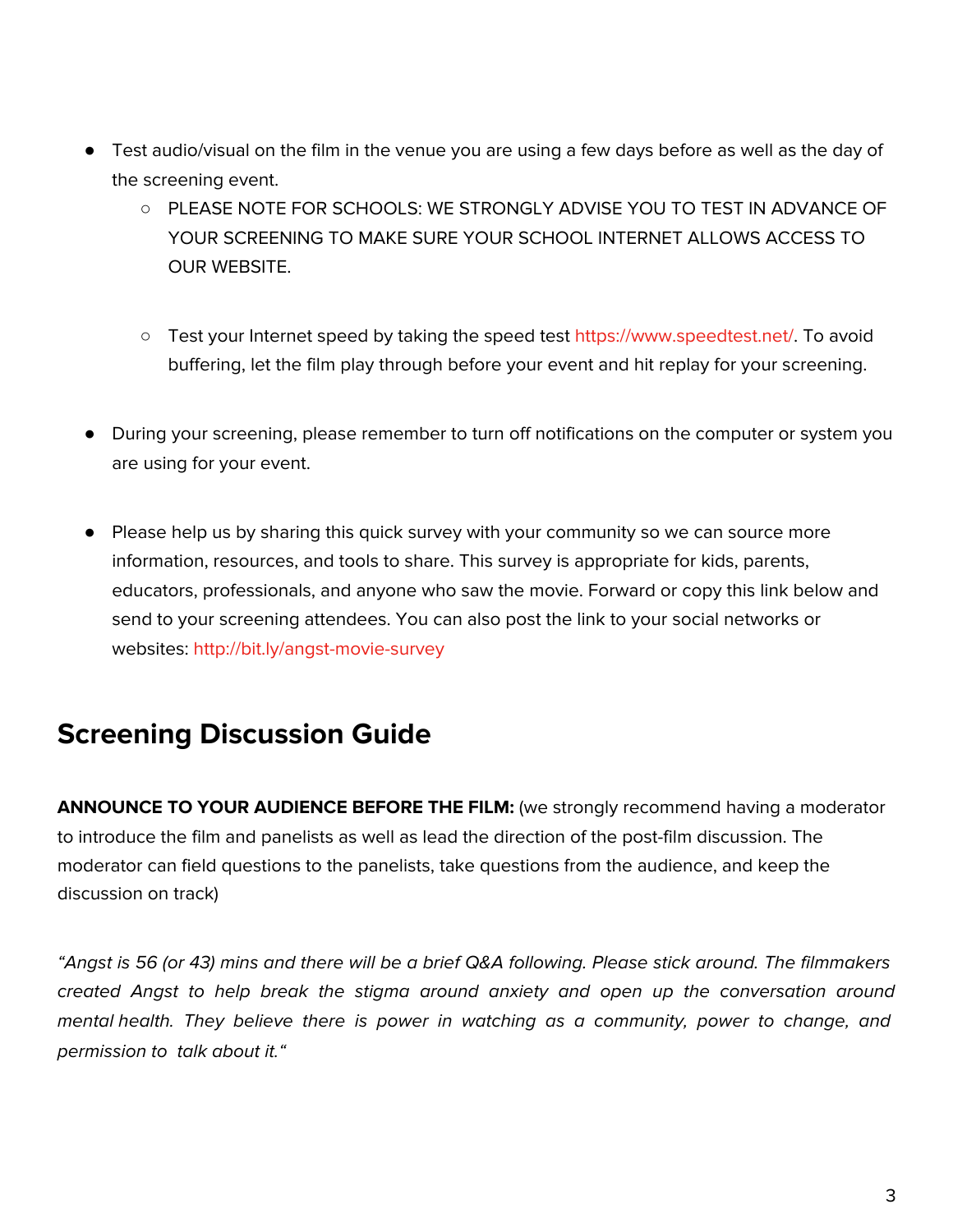### PANEL SUGGESTIONS

- <span id="page-4-0"></span>● We suggest circulating index cards and pencils for people to ask questions. It's a great way to allow people to ask a question and maintain anonymity. Collect the cards post-screening and hand to moderator. You can also include the student survey included in this packet to encourage students that might need help but are afraid to ask.
- We strongly encourage you to have 2-4 people on the panel. We recommend a moderator, licensed therapist, school counselor, social worker, or human resource representative to be in attendance to assist with the Panel Discussion and Q&A. If a student or parent is willing to be on the panel it makes for a powerful experience to hear from the students and parents too. While it may be very scary for them, it models pushing through. Student panelists in particular have shared with us how happy they were to have participated. They should talk about anxiety and how it specifically affects your group (students, parents, employees, etc.), and why the film is timely, useful, and beneficial.
- We suggest that you connect with your panel in advance to talk through how questions will be addressed. Encourage everyone to try to keep responses informative yet concise.
- Briefly introduce each person and ask them to share what they thought of the film and why it was helpful. (Remember, you want to utilize the power of the film to encourage discussion, so keep these comments concise and under 2 minutes each.) The focus should be on the Q&A, not the panelists.
- Open it up to the audience for questions.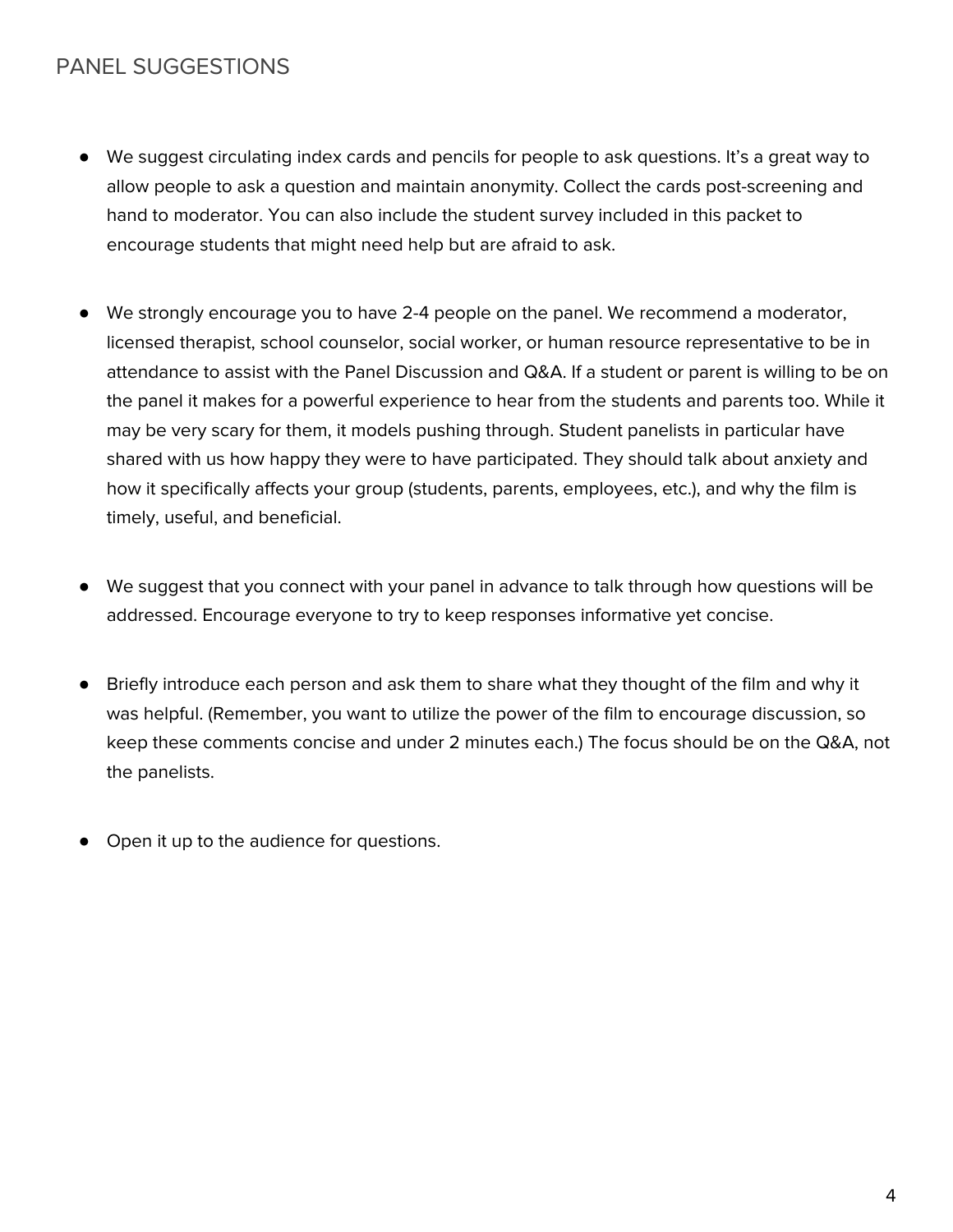### <span id="page-5-0"></span>MODERATOR: (We have found this helps to kick off the conversation.)

*●* "Raise your hand if you or someone you know has ever felt the negative effects of an anxiety disorder. Now, keep those hands up and look around. As you can see by the show of hands, anxiety touches us all."

TIP: Remember to have a list of questions (below are some suggestions) to ask the audience if they are slow to ask their own questions. Feel free to add your own and the index cards are always helpful.

QUESTIONS FOR THE EXPERTS: Be sure to leave time for the audience to ask questions. You can collect the index cards while the experts are speaking.

- Is anxiety on the rise or are we just more aware of it? Why?
- Why do you think it's so hard to talk about anxiety and mental health when if affects our entire community?
- Since we know that anxiety affects all of us, how can we manage our daily stress and anxiety?
- What ways can we support someone who experiences severe anxiety?
- Can you share one thing that stands out from the film?
- How do I know if my child has anxiety or is just anxious? What's the difference? How much of anxiety in our kids is genetic?
- What are the top 3 things we should look for and how should we as parents respond?
- What do I do if my child doesn't want to talk to me and yet I can tell something is wrong?
- What do I do when my child, friend or colleague tells me they are struggling? What's the most important thing I should say or do?
- Talk a bit about the brain science and anxiety. Share tools/tips.
- (School Professionals) What are the schools doing to address anxiety in our kids? How can parents help?
- *●* Move to index cards if you have any or open up to audience questions. (One suggestion is color-coding cards; white index cards for kids and color index cards for adults)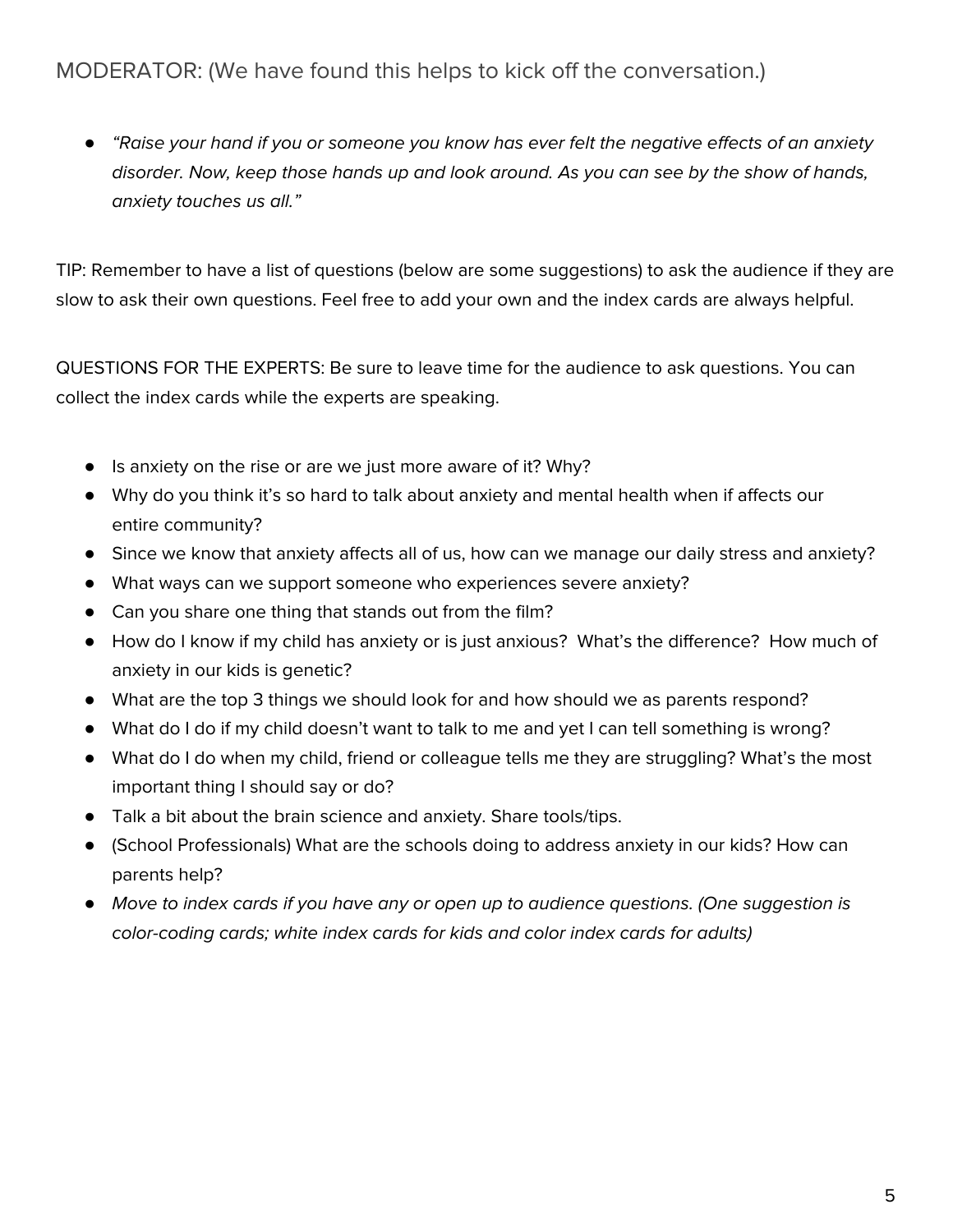- MODERATOR: Thank you for joining us. Go to [angstmovie.com](https://angstmovie.com/) for more resources and answers to other commonly asked questions, tools, and information about how to find or book a screening of Angst.
- If you or someone you know is in crisis, call 911, call the National Suicide Prevention Lifeline 1-800-273-8255, or text the Crisis Text Line 741741. They are free and have trained professionals ready to help you or someone in need.

### **Commonly Asked Questions at Previous Screenings**

We want to make sure you have the resources you need to lead a healthy discussion. We have included some audience questions from previous Angst screenings we think you might find interesting. These questions may be helpful for attendees with children.

The following questions were answered by Cathy Cassani Adams, LCSW, Chicago/Zen Parenting Radio

1. How do I differentiate between not removing my kid from the anxiety-provoking situation (not picking them up from school) while also allowing them to take a walk, take a break, go listen to music.

Every child/situation is different, and there is a lot of gray area. There is not always a right and wrong. There is a what works for this particular child, what have they been able to articulate as useful or helpful in decreasing their anxiety. Picking a child up from school is very different than allowing them to take a break from class – on a break they are still IN the school, but just using a coping tool so they can STAY in the school. Actually leaving the school could contribute to the anxiety, and if the parent is always picking up the child, they are unknowingly playing a role that may not be helping the situation.

2. Why is medicine not mentioned in the film?

The filmmakers explained that the people in the film didn't mention medication. The core of the movie is really about that we are "built" to cope with the challenges of anxiety – that within the challenge of anxiety, we have innate coping tools that can help us manage what we are experiencing (breathing, breaks, counting, asking for help, even the use of ice cubes...). In some situations people are so deeply anxious and so in a "hole" that they need a "ladder" just to get to the point of finding these innate coping tools. In these situations, medication can be really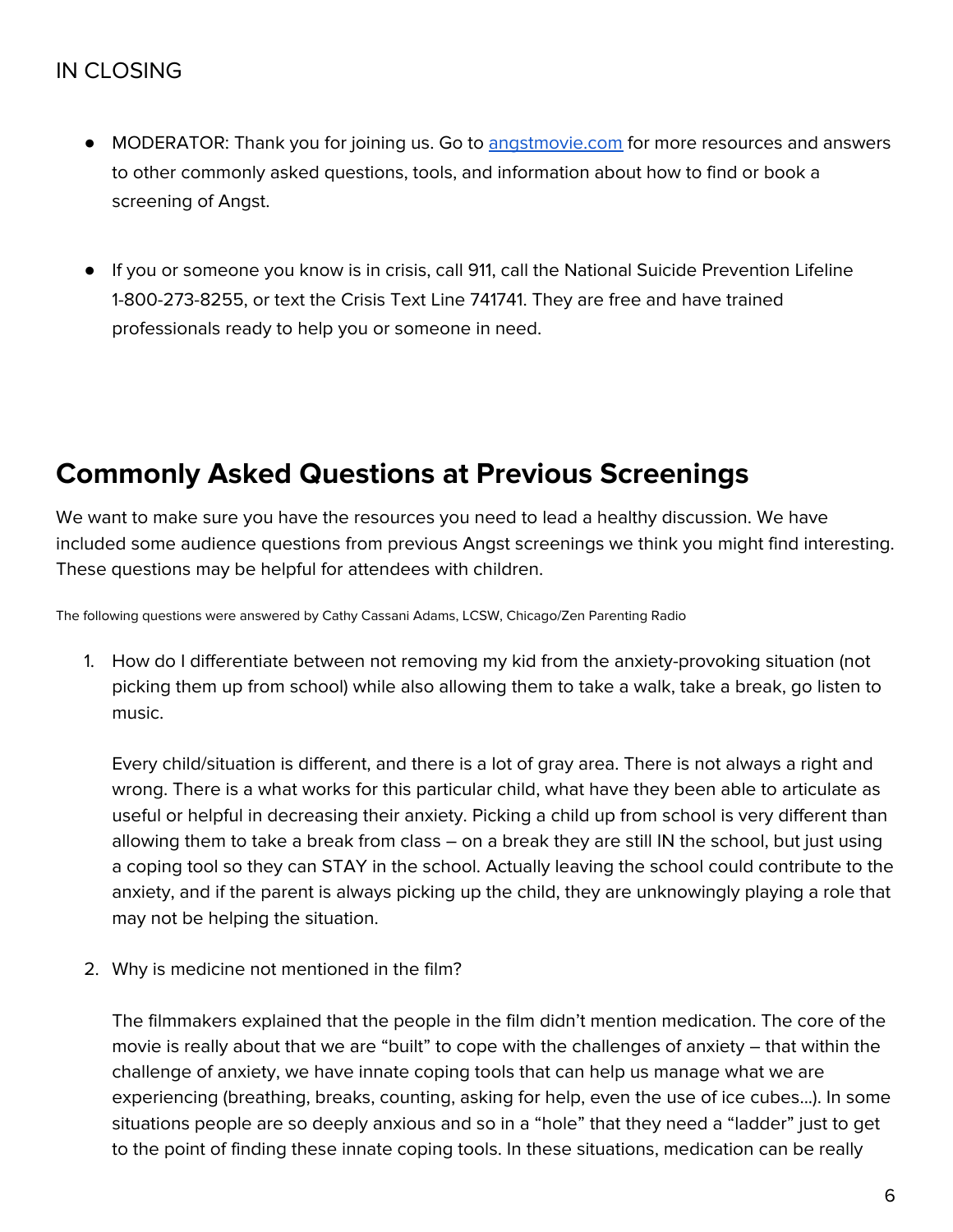helpful, because the med allows the person to climb out just enough to reach for an innate coping tool. And sometimes meds are used alongside coping tools to deepen a practice. There are times when clients ask for a med, but then choose not to explore other ways to cope/manage what they are experiencing. In these cases the med can become a band-aid, because the core issues are not being addressed and innate coping tools are not being utilized. We are lucky to have meds available for when they are needed, and for some, they can be the difference between life and death. But for most, if used, they should be used as a tool to access what we already innately have available to us - they are a ladder to reach a solution rather than the entire solution.

3. When we talk to our kids about anxiety, do we use the word anxiety?

The more we normalize words and not shy away from them, the more we are capable of having honest conversations about how we are feeling. But we should be careful of our tone/body language when we talk about anxiety, because if we are using the word and then looking/sounding afraid, we are doing the exact opposite of what we are hoping to do (normalize/validate). So it takes a lot of self-awareness on the part of the parent to become comfortable with anxiety, what it is, what it means, and how one can cope – so the conversation with our kids can be grounded and calm rather than filled with fear.

4. What tools can we use to manage everyday anxiety?

I am a mindfulness teacher, so I appreciated this question. I talked about meditation (but also used the words stillness, quiet, and calm as synonyms so people don't get too caught up in the word "meditate"). Daily stillness/meditation can strengthen the mindfulness muscle, which means creating some space between stimulus (like a feeling of anxiety) and reaction (becoming more anxious about feeling anxious). A meditation/stillness practice can help us RESPOND, rather than REACT. We can practice noticing a feeling and then choosing to breathe through it, rather than react to it. Anxiety will still show up, that's part of being human, but being mindful means we can decrease the pressure of the feeling, or sit with the feeling until it passes (rather than getting more anxious about feeling anxious).

5. Daily meditation/stillness is like "working out" this mindfulness muscle every day, so then we can use it in present time when something anxiety provoking actually occurs.

Compare dealing with anxiety to running a marathon – to run a marathon, we need to exercise our bodies on a daily or weekly basis so we are ready to perform during the race. A meditation/stillness practice is exercising the brain by noticing and breathing through thoughts – then when an anxiety-provoking situation arrives, we can actually "perform" what we've been practicing. Other ways to practice mindfulness – breath work, yoga, walking meditations, visualizations. Anything that helps the brain "practice" calming down.

6. A little girl asked about how to manage her panic attacks.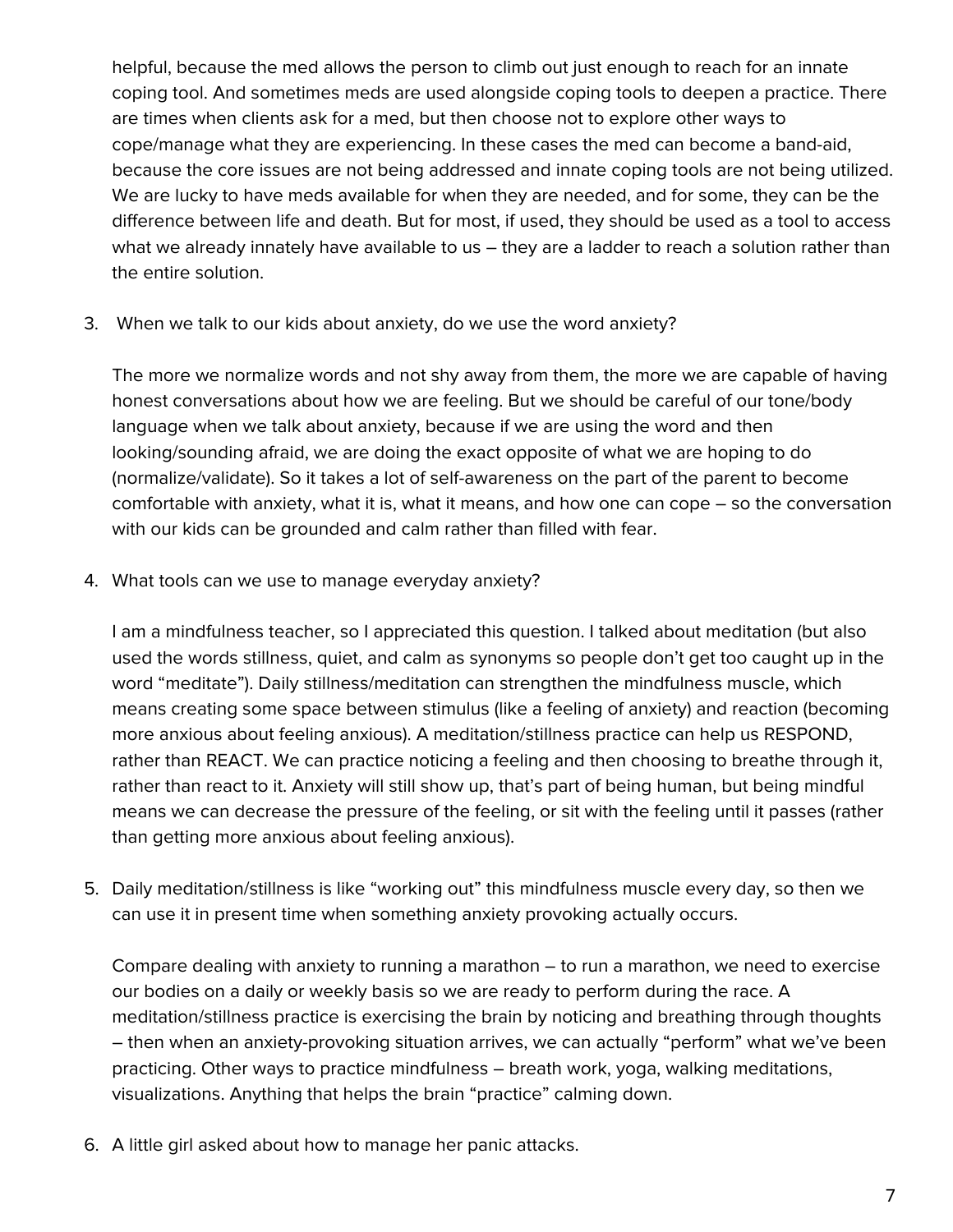In front of the crowd I told her that the only thing she needs is her breath – that her thoughts feelings may not be clear, but if she can remember to breathe, she will slow down every part of her body and mind. It may not "stop" it immediately, but it will keep it from getting worse and help ground her. I talked with her (and her mom) for a long time after the movie – we talked more about things that preceded the panic attacks and how they could work together to decrease the anxiety before they took hold (the little girl admitted to being a perfectionist with homework, and this would make mom anxious and annoyed, and then it would just escalate, etc...).

**Answers to Commonly Asked Questions at Previous Angst Screenings can be found on angstmovie.com/resources - please feel free to direct your audience there.**

# **Teacher-Driven Classroom Discussion Guide & Corresponding Clips**

The following classroom clips and corresponding discussion questions can be leveraged as a classroom follow up to a school screening of the Angst film or as a stand-alone lesson. The 4 chapters of the discussion can be fit into 1 class period (50 mins), or it can be separated out by chapters over several class periods if the instructor would like to spend more time discussing each topic.

# **CHAPTERS**

Clip 1: Anxiety 101 - <https://vimeo.com/325095674/9d1fa7976d>

Clip 2: Distraction - <https://vimeo.com/325095875/dd1dca0889>

Clip 3: Avoidance - <https://vimeo.com/325096232/9933521bac>

Clip 4: Phelps - <https://vimeo.com/325096415/667d48dcab>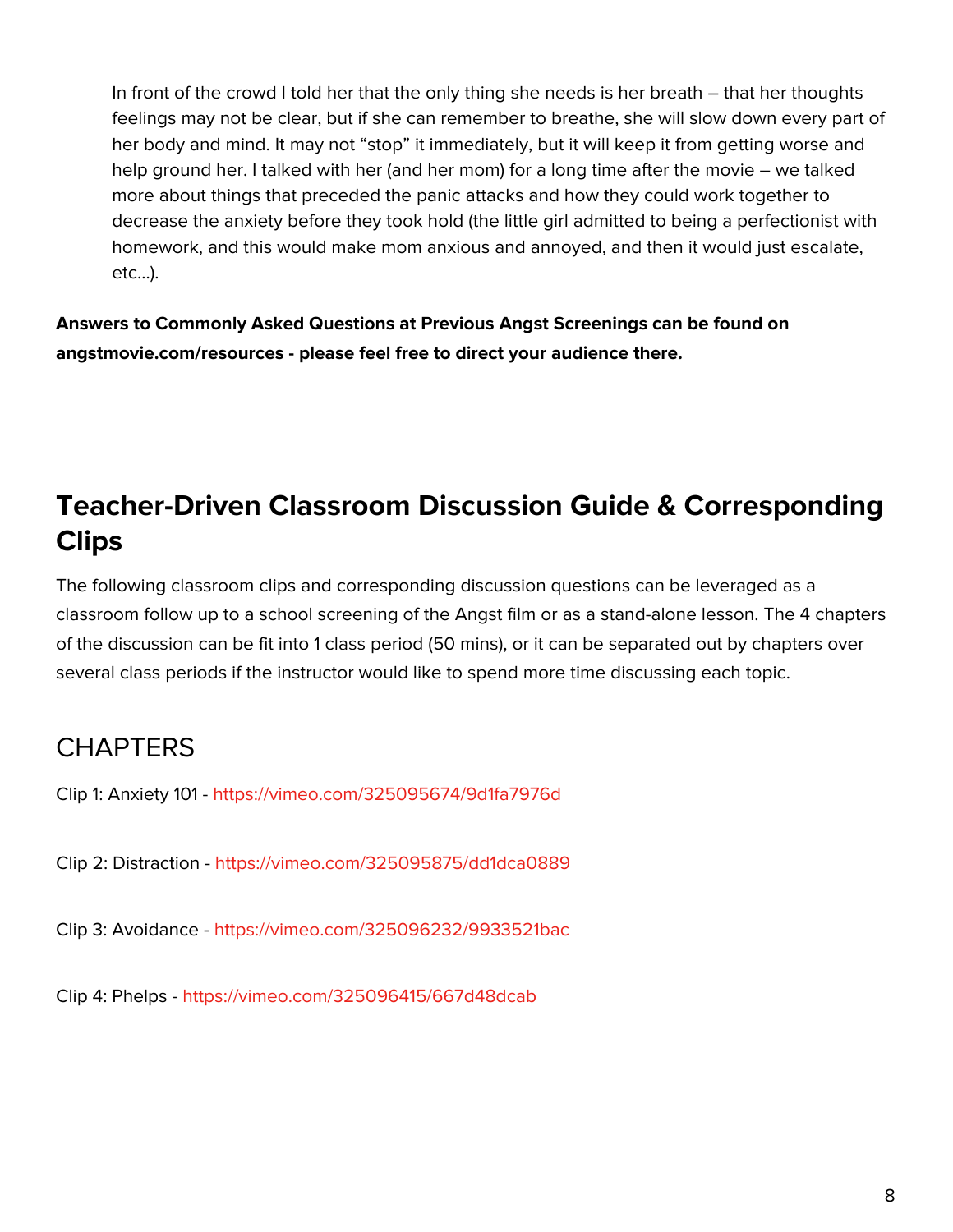# **DISCUSSION**

#### **Anxiety 101**

Clip 1: Anxiety 101 - <https://vimeo.com/325095674/9d1fa7976d>

- 1. What are some signs our bodies can give us when we are experiencing anxiety? (ie: heart starts racing, start to sweat, want to avoid/escape, etc.)
- 2. One of the therapists in the clip mentions the 'Amygdala Hijack Phenomenon.' How can anxiety 'hijack' our brains? (ie: the amygdala takes over and tries to override our prefrontal cortex)
- 3. How do you think the amygdala served a purpose since the days of early humans? (ie: a caveman being aware of a lion nearby)
- 4. What sorts of things could be triggering our amygdala in modern times? (ie: social media, etc.)
- 5. What are some situations at school that may create anxious feelings? (ie: classroom presentations, test taking, applying for college, grades).

#### **Distraction: Give Your Amygdala A Break!**

Clip 2: Distraction - <https://vimeo.com/325095875/dd1dca0889>

- 1. Why is distraction helpful when you are feeling very anxious? (ie: takes you out of the amygdala so can be in your rational, prefrontal cortex)
- 2. What are some tips you can use to bring calm to your body when feeling anxiety? (ie: snapping fingers, holding ice, listening to music, flipping hands, picturing calm place, etc)
- 3. In the last section we talked about some stressful situations at school that may create anxious feelings (ie: classroom presentations, applying for college, grades). Now, let's apply some of these tips to those school situations (ie: doing the stress-breath before a presentation)

#### **Take a Break, Reboot & Jump Back In**

Clip 3: Avoidance - <https://vimeo.com/325096232/9933521bac>

- 1. Why is it important to jump back in after taking a break and not avoiding a situation when you are feeling anxiety? (avoidance gives anxiety power, so being capable gives us back our control)
- 2. What are some things we can do to give ourselves a short break?
- 3. How can you have a friend help you when you are feeling tempted to avoid due to anxiety?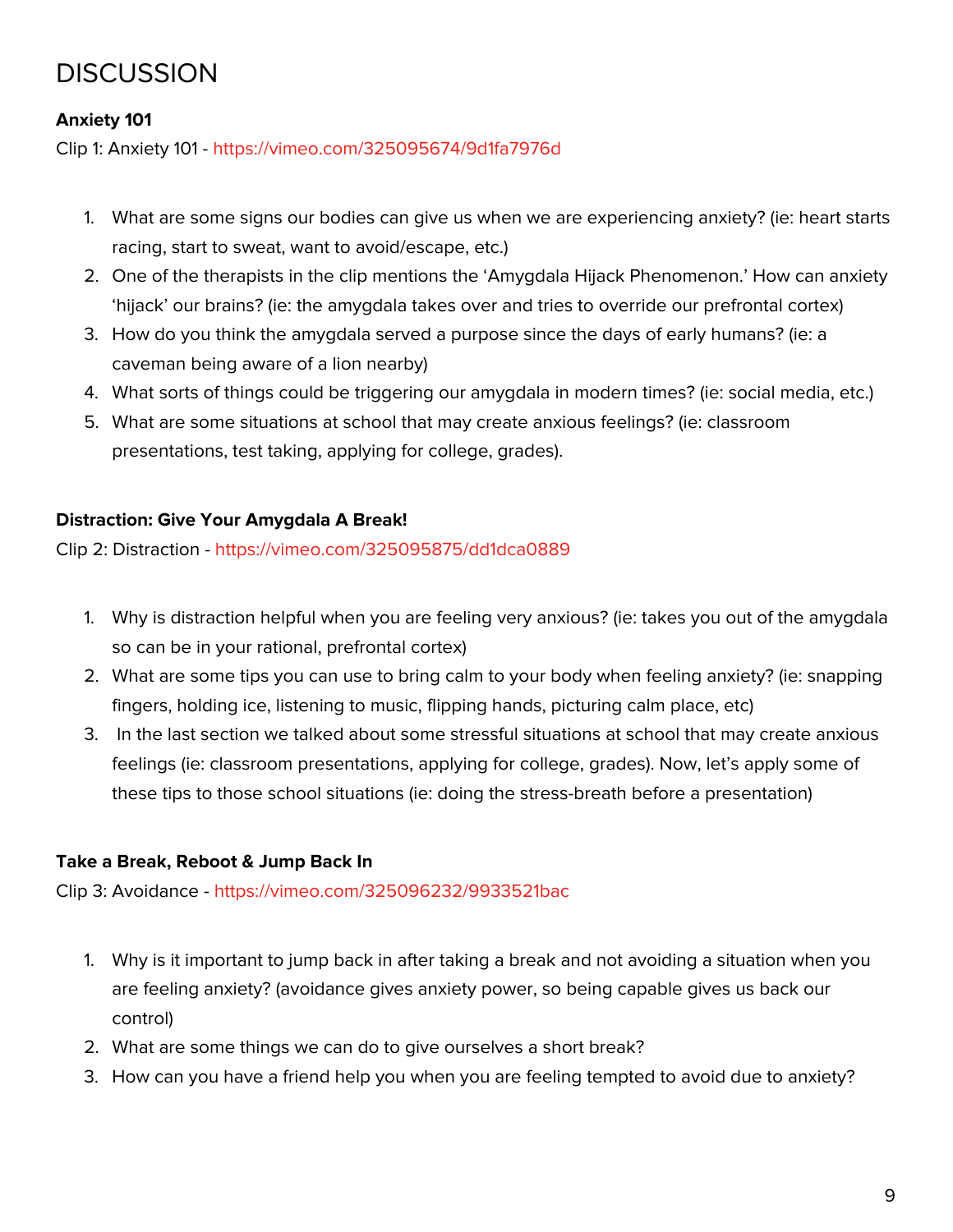#### **It Gets Better, So Start Talking!**

Clip 4: Phelps - <https://vimeo.com/325096415/667d48dcab>

- 1. Pass out survey questions during this section that are listed below (survey handout is also on last page of discussion guide). Have students turn in questions even if just on an index card with their name on it. Teachers can read aloud the questions as students fill out the survey. This helps identify those 'silent sufferers' who could use more support.
- 2. Michael Phelps says 'It's ok to not be ok." What do you think he means?
- 3. Why do you think talking to someone about your anxiety symptoms would be helpful?
- 4. Who would you contact at the school if you or someone you know needs help?
- 5. Would you like someone to reach out to you to check in about you or someone you know?

### **Peer-Driven Classroom Discussion Guide**

The following guide is to be leveraged as a classroom follow-up discussion to a school screening of the Angst film. At the beginning of the class, the teacher can break the class up into small groups with one student representative volunteering for each group. The student representatives will read aloud the discussion questions to their small groups and gather their group's answers to later share to the class at the end of the discussion period. Student-led, this exercise is meant to foster solidarity, empathy and idea sharing amongst the students, leading to tangible solutions and individualized action. The survey at the end also helps to identify those students in more immediate need of help (silent sufferers).

#### **1. TEACHER OPEN**

Explain that today's class will consist of a discussion around the Angst movie. Share 3 facts about anxiety.

- 1. If you are human you experience anxiety at times in response to stressful situations.
- 2. Anxiety is treatable!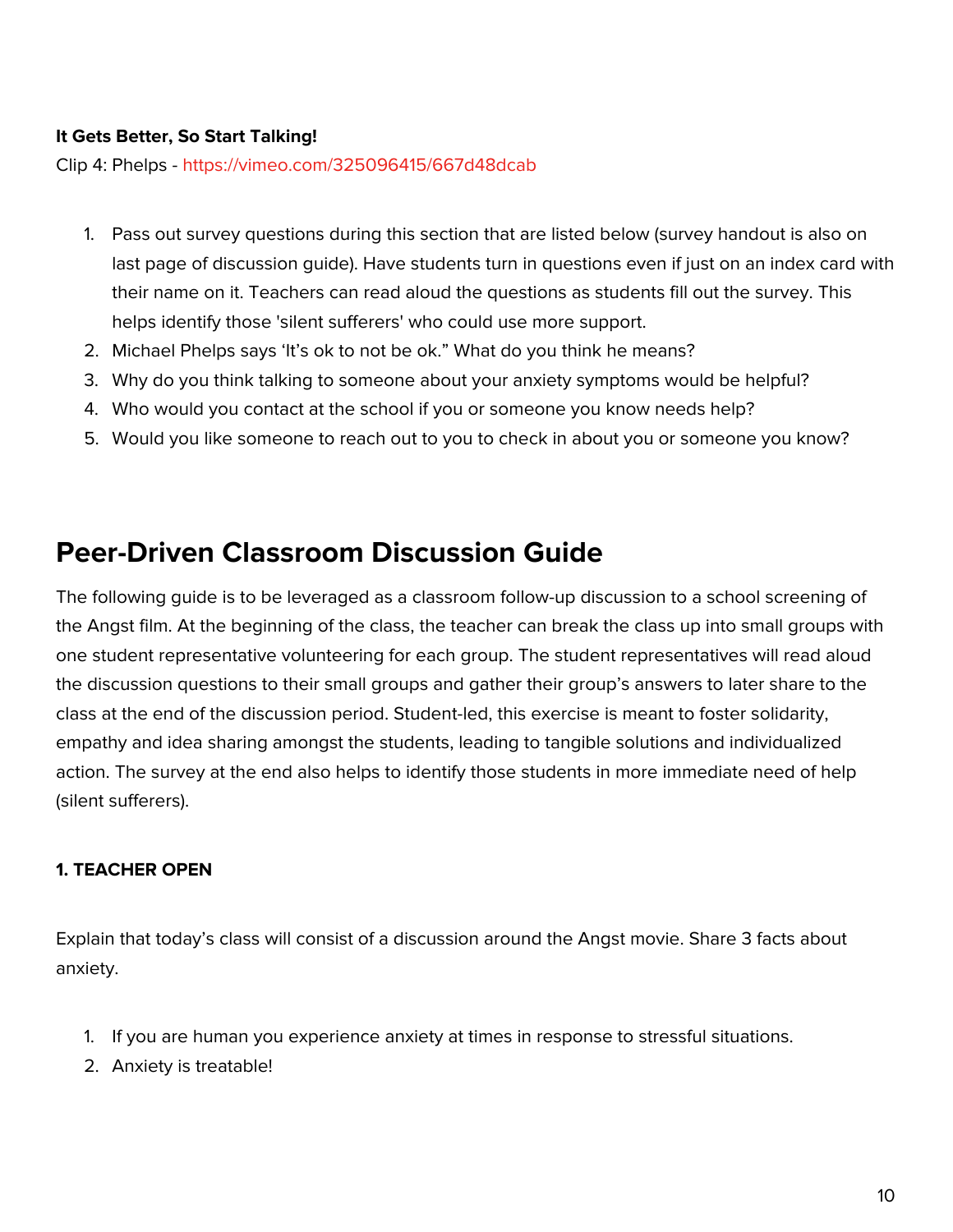3. The first thing we can do to make our anxiety symptoms better is to start talking about it. So we are doing that today!

Share that the class is going to do an exercise that will lead to ideas for managing their anxiety responses to stressful situations. They will also be able to create their own personal action plans for easing their anxiety as it shows up in their lives by setting personal intentions.

#### **2. BREAK INTO PEER-LED GROUPS**

The teacher breaks the class up into small groups, selecting a volunteer student leader (or could select by choosing randomly). Each small group gets scraps of paper and a bowl.

#### **3. PEER GROUP DISCUSS QUESTIONS (approx. 20 mins)**

Teacher keeps track of time and suggests when to move onto the next question. Allow at least 5 minutes per question for group discussions. The student representative for their group reads aloud the question to their group and gathers their responses.

#### Question 1

What are some signs our bodies can give us when we are experiencing anxiety? Go around the group and each student shares some signs they feel when they are experiencing anxiety. The leader writes down sample symptoms (ie: heart starts racing, start to sweat, want to avoid/escape, etc).

#### Question 2

What are 3 stressful situations that can cause you to feel anxious feelings? (ie: classroom presentations, applying for college, grades, meeting new friends). The student leader asks everyone in their group to write sample situations that cause them to feel anxiety down on a scrap of paper and throw them in a hat/bowl. The leader then reads aloud each scrap of paper to the group. Chances are that there are more than one situation – many people share the same fears!

#### Question 3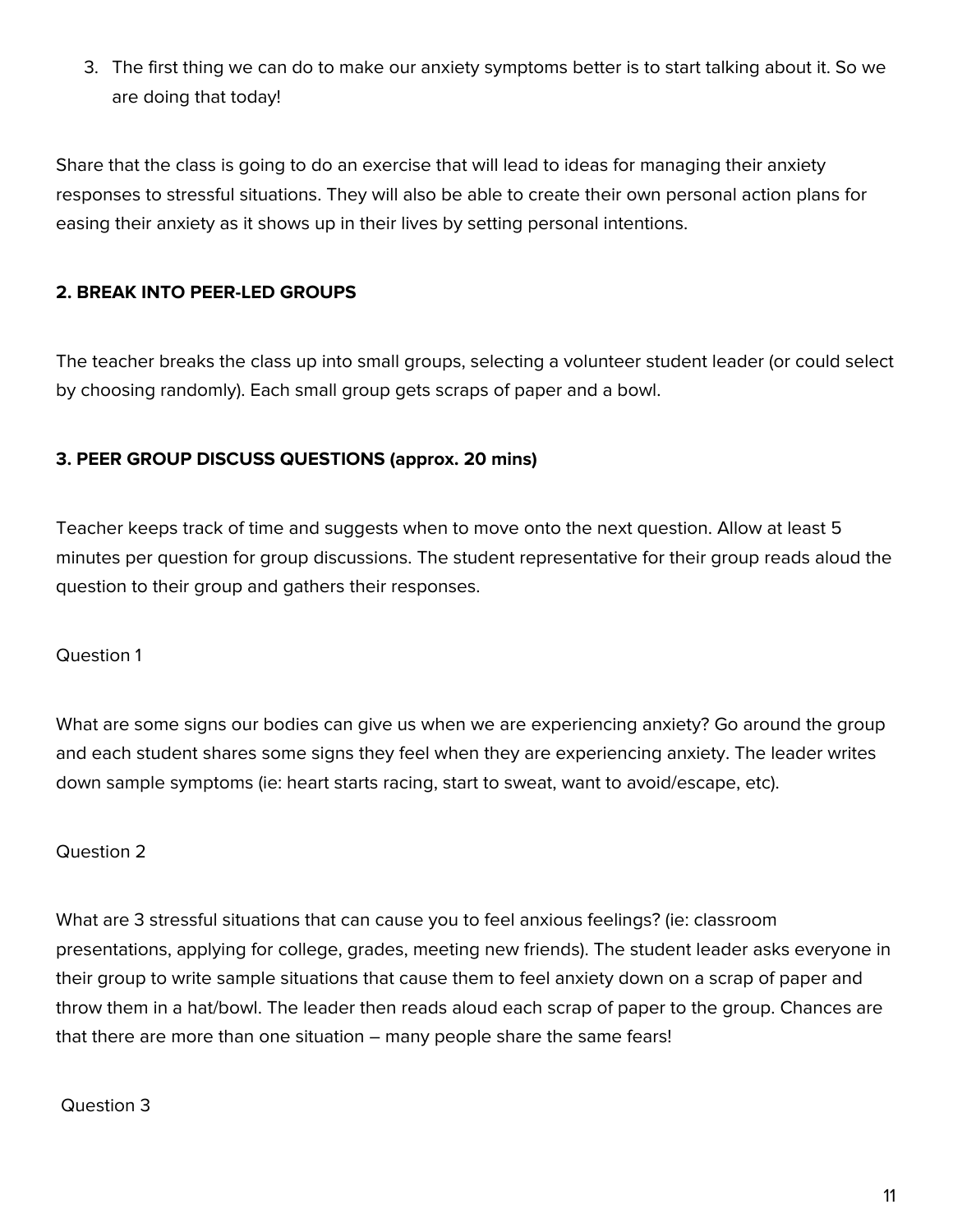What are some ideas for the anxious situations shared? What are some tips you can use to bring calm to your body when feeling anxiety? (ie: snapping fingers, holding ice, listening to music, flipping hands, picturing calm place, etc) Talk amongst the group about each situation and ideas that could help calm anxiety. The group leader will write down the calming ideas shared.

#### Question 4

Why is it important to jump back in after taking a break and not avoiding a situation when you are feeling anxiety? (ie: avoidance gives anxiety power, so being capable gives us back our control). Discuss as a group what would happen if habitually avoid the anxious situations shared? What would happen if jump back in and push past the fear?

#### **4. PEER REPRESENTATIVE SHARES (approx. 5 -10 mins)**

Each peer representative for each group comes up and shares out loud as teacher writes ideas shared down on the board for all to see.

#### **5. SET PERSONAL INTENTIONS (ANXIETY/ACTION PLAN) (approx. 10 mins)**

- A. The teacher passes out an index card has students write for themselves at their desk their top 3 stressful situations that create anxiety for them.
- B. Then ask them to leverage the shared ideas captured on the board to set an intention to actively address each one of their top 3 stressors the next time the situation arises.
- C. Have students write on the index card one person they know they can talk to when feeling a lot of anxiety. Can be an adult in their lives or a teacher at school. There is someone!

Suggest that each student keep the index card somewhere they can easily find and refer to when stressful situations arise: in their binder, in their calendar, on a picture in their phones, etc.

#### **6. PASS OUT STUDENT SURVEY**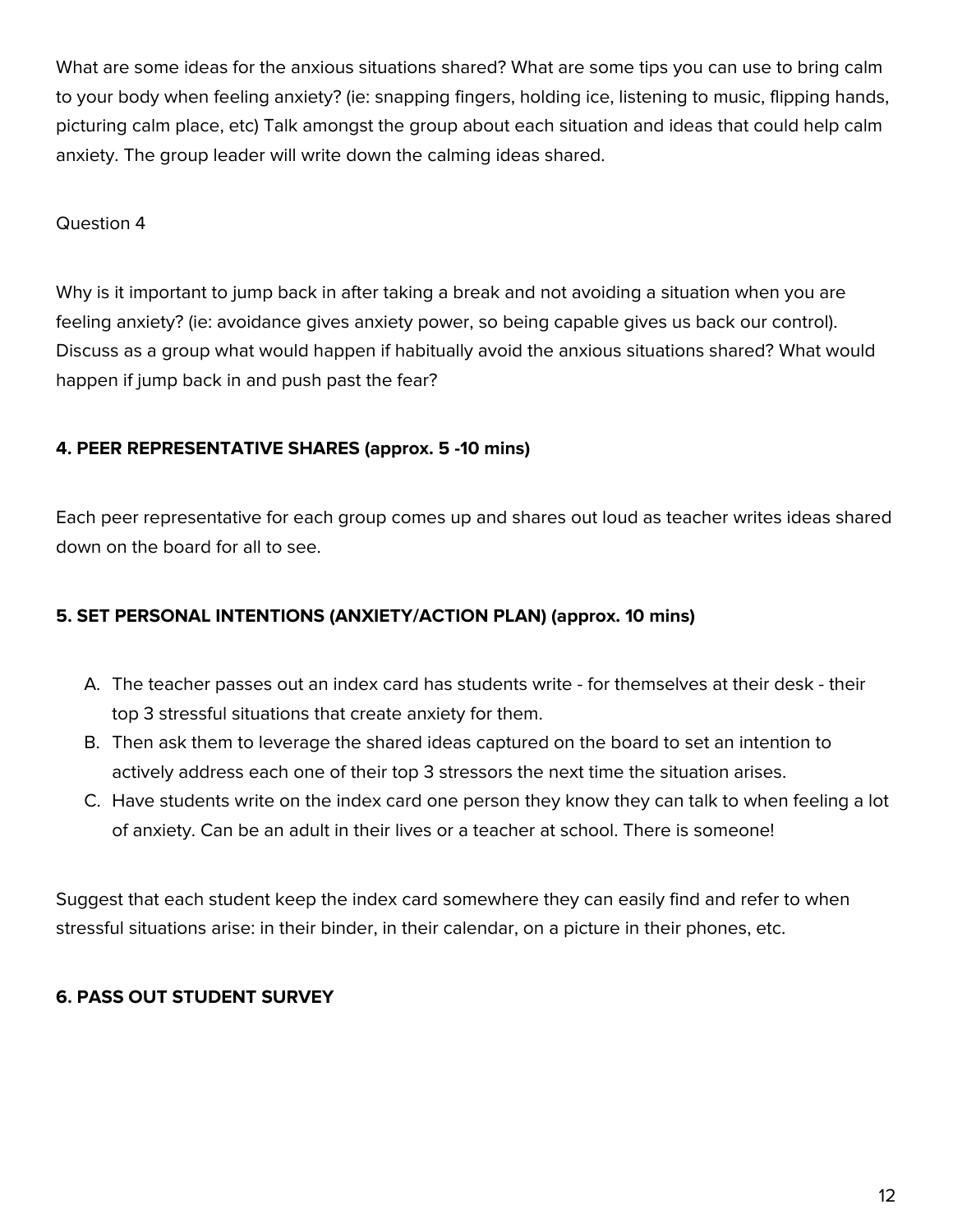Teacher passes out survey for each student to fill out and turn in at the end of class (survey handout is also on last page of discussion guide). In summary, each student will have a private intention plan they will keep and a student survey they will turn in.

#### Angst Student / Youth Survey:

Please complete the questions below following the Angst film screening.

- 1. Did you identify with anyone in the film? (feel free to list one or more)
- 2. Do you think parents should see this film? [ YES / NO ] (circle one)
- 3. Who would you contact at school if you or someone you know needs help? (feel free to list more than one)
- 4. Would you like someone to reach out to you to check in about you or someone you know? [ YES / NO / NOT SURE ] (circle one)

# **Guidance for Families Considering Bringing Their Children to See Angst**

Below is some information that will help you to decide whether to bring along your middle or high school student to the Angst showing. If you think your child is experiencing anxiety, depression, and/or panic attacks, this film may be especially helpful for them to see as it provides an understanding of why anxiety happens in our bodies and shows there is help and hope for treating symptoms. Please use the following insight when deciding whether to bring your child to the screening with you. If you do bring your child, the experience of watching the film is a wonderful way to start a conversation together. Plan to discuss or process it afterwards in a way that works for your child and feel free to leverage our family discussion questions.

- The film is designed to be shown to both students and parents, separately or together.
- The narrators are students, parents, teachers, and expert therapists.
- There are many students voices, from elementary age through high school age, trending more toward the older students, describing their experience and how they are coping in ways that help.
- The young people featured in the film are very diverse in terms of race and class.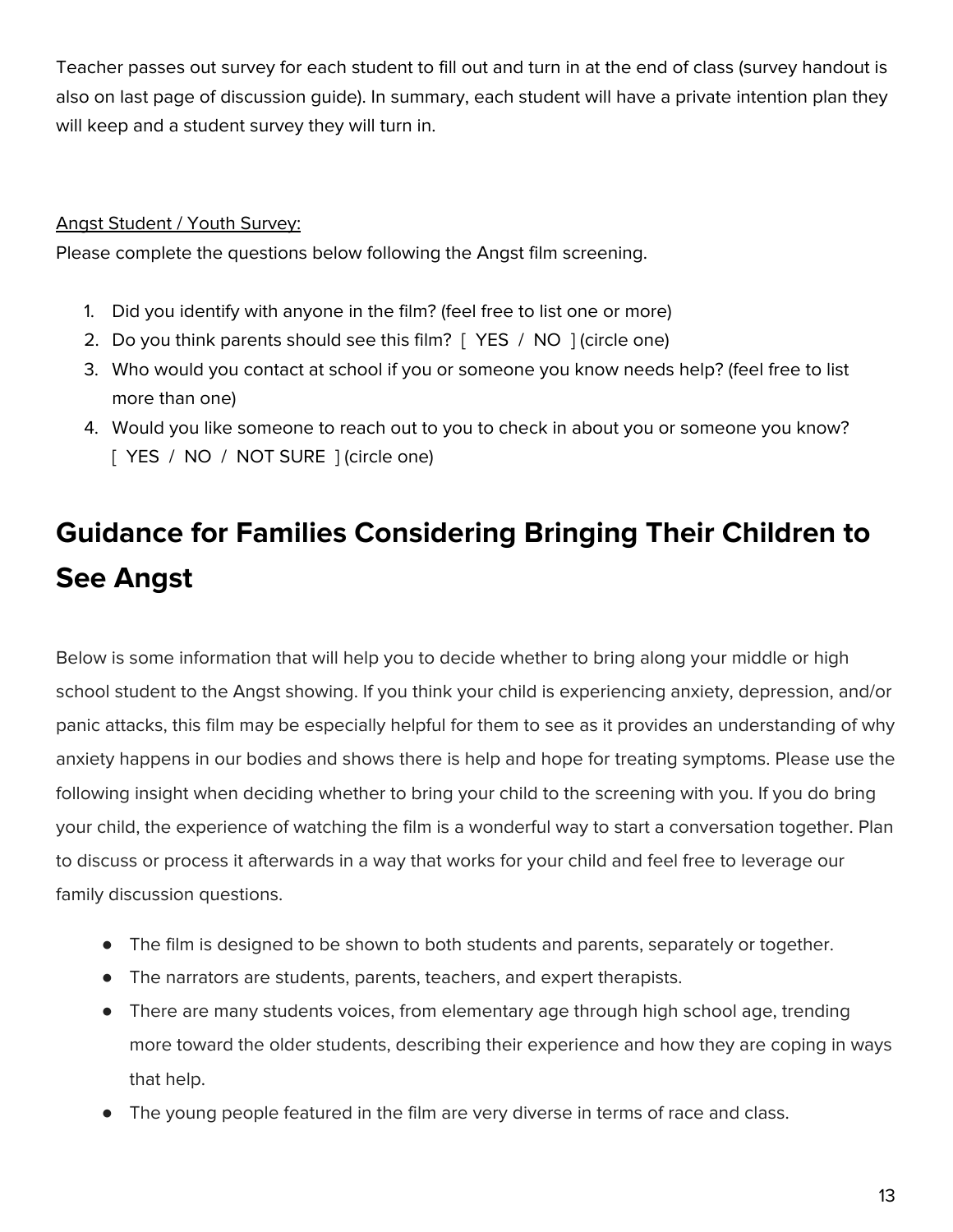- Areas discussed include: modern day anxiety triggers in today's world, the difference between "typical, expected" and debilitating anxiety (Anxiety Disorder), panic attacks and the physical symptoms, the brain science around understanding why the symptoms happen, and suggested tips for managing anxiety
	- The science underlying anxiety symptoms
	- Parent response what helps support a teen experiencing anxiety and what doesn't
	- Student responses to extreme anxiety strategies for taming it
	- Coping strategies in general
	- Exposure therapy doing what scares you
	- Noticing the signs of anxiety, and taking it seriously
	- Working with students' core fear
	- The generational connection parental anxiety
	- Breaking the generational cycle of anxiety
	- Types of therapy available
	- Explains that anxiety is treatable!

By Wellness Center at Castro Valley High School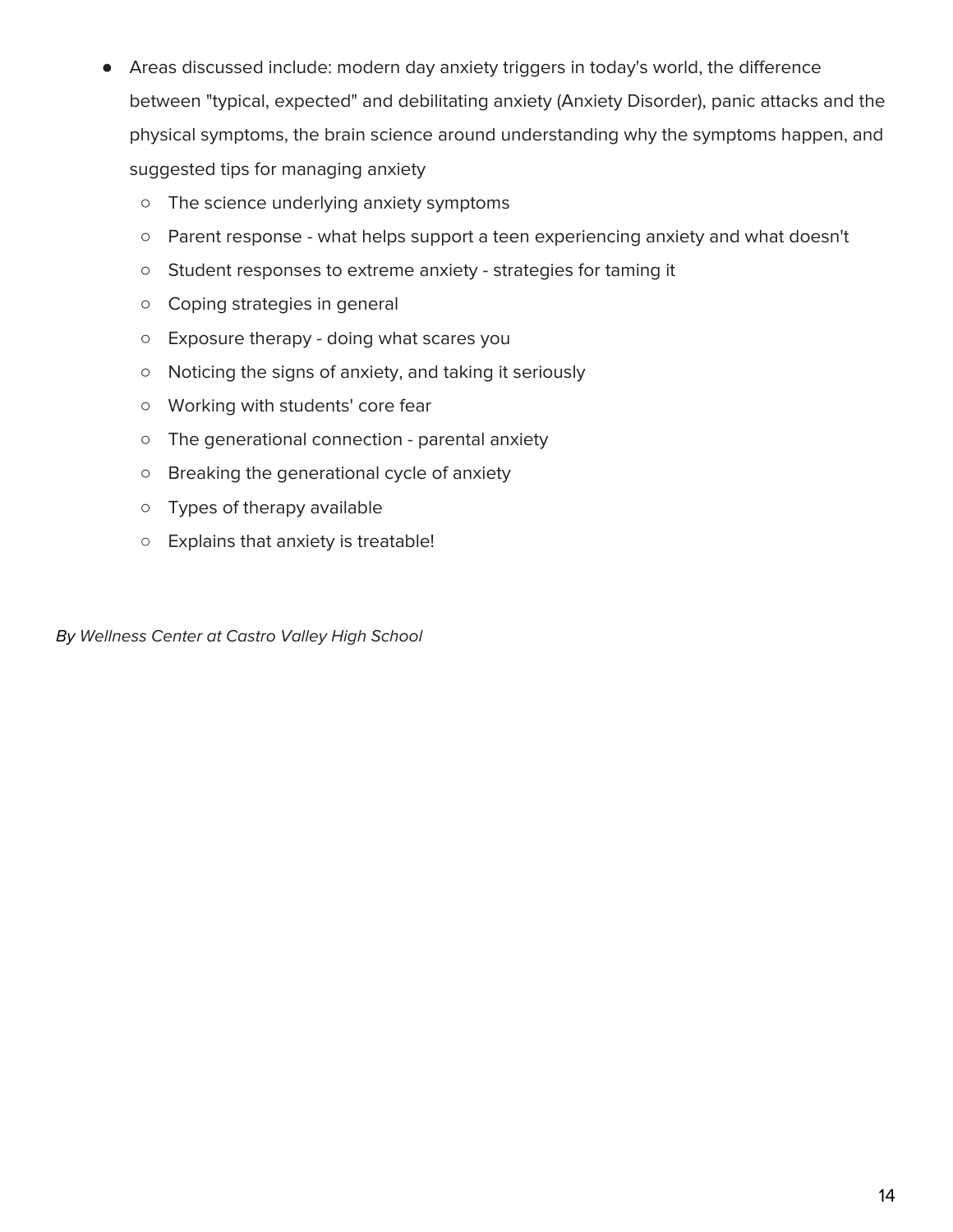# <span id="page-15-0"></span>**ANXIETY TIP SHEETS (3 tip sheets):**

#### **With the help of our experts we've rounded up some tips on anxiety support.**

Often, those who experience extreme anxiety feel ashamed and suffer in silence but the good news is that there is hope. Anxiety disorders are highly treatable. Below are some common signs from experts associated with Angst that kids struggling with anxiety may exhibit, as well as tips on how to respond.

**Fact:** Anxiety disorders are treatable.

**Fact:** Neuroplasticity of the brain is real. You can change the way you think about something. You can rewire your brain to positivity.

**Fact:** Distraction allows your amygdala (fight-or-flight part of the brain) a break. It can be helpful to distract your mind and give yourself some space for a short period, but prolonged isolation can lead to avoidance of anxiety producing situations which reinforces the negative thought process.

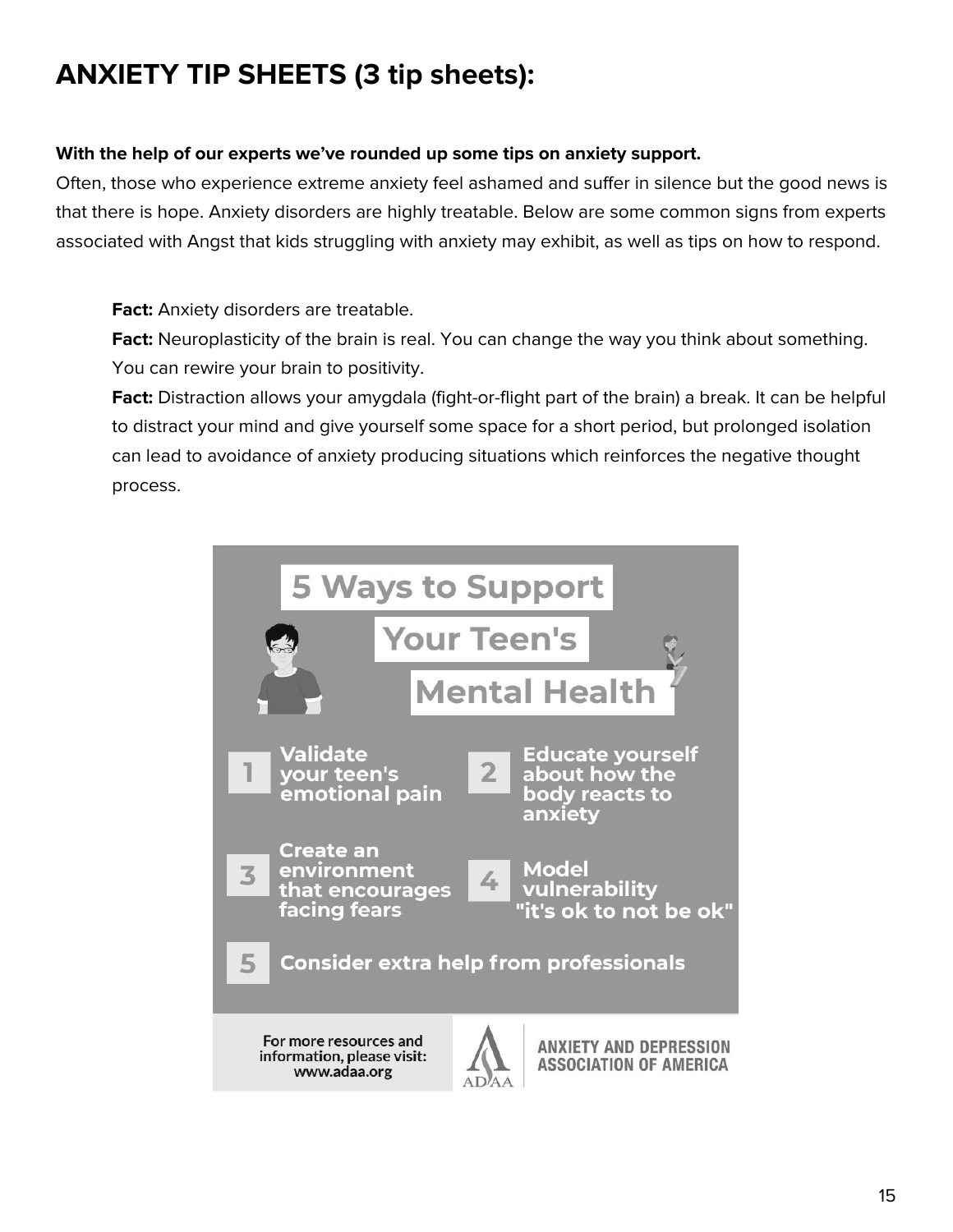### <span id="page-16-0"></span>TIP SHEET #1

#### HOW TO HELP A FRIEND WHO HAS AN ANXIETY DISORDER

Having supportive and understanding friends is an essential component to recovering from an anxiety disorder. How can you help?

**Educate yourself** - Understanding what your friend is going through will help you better support them. It will also help alleviate frustrations that you may have about his or her behavior.

**Be supportive** - Encourage your friend when he or she is having a tough time and be empathetic to what he or she is going through. Be respectful but do not support avoidance of stressful situations.

**Don't try to change your friend** - Modify your expectations of how you want your friend to be and accept your friend for who he or she is.

**Communicate** - Be sure to listen with a nonjudgmental attitude. Help him or her find treatment. Sometimes it's hard to take the first step alone. Be supportive and encourage your friend to get help.

**Encourage** - Encourage your friend to confront stressful situations and support them through the experience, rather than avoiding anxiety-provoking situations. Avoidance can actually make the anxiety disorder worse.

**Be fun** - Sure it's good to have someone to talk to, but your friends need you to keep the fun going. Help make them laugh and relax.

**Visit angstmovie.com** for more information including videos, articles and websites.

Tips powered by TeenMentalHealth.com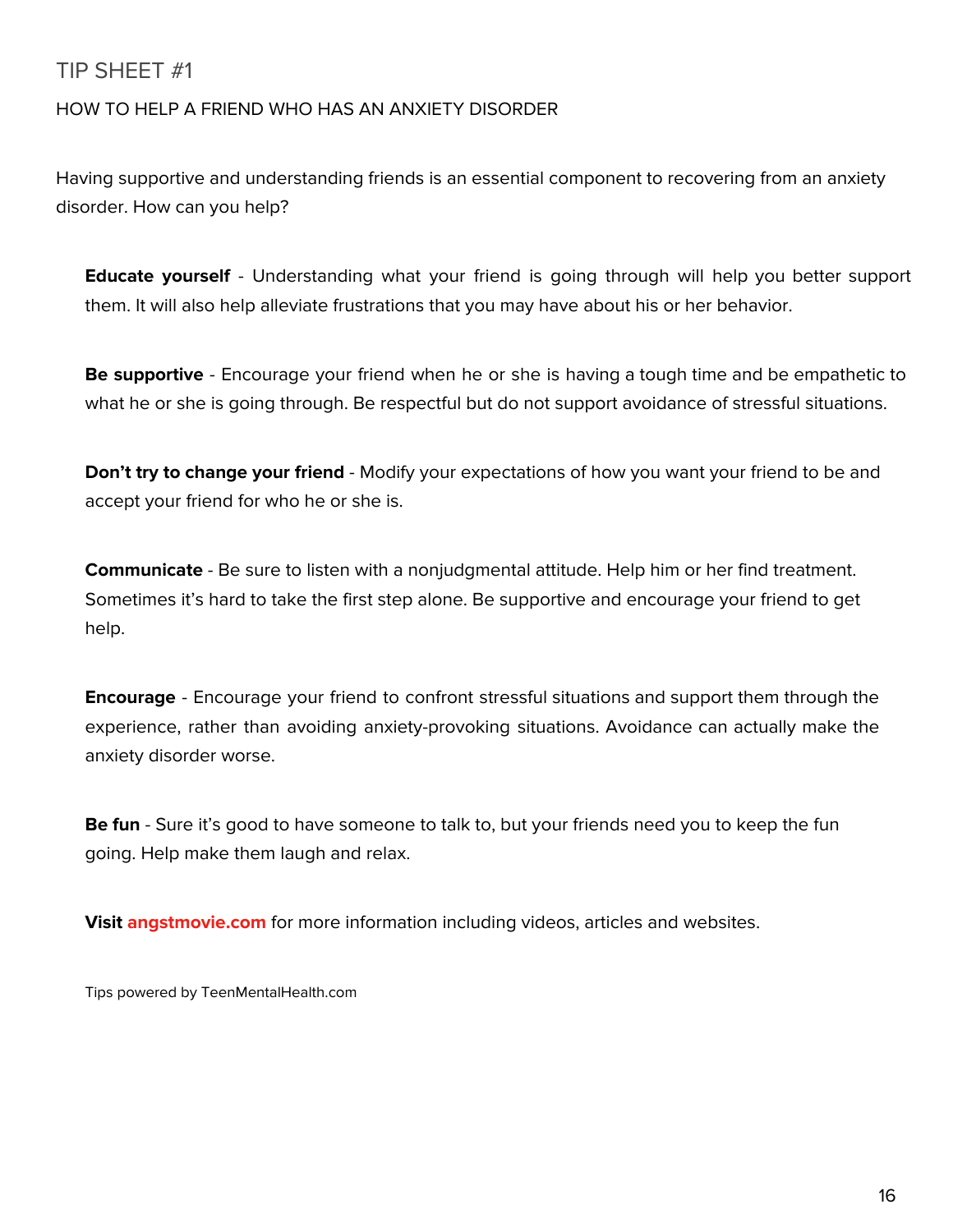### <span id="page-17-0"></span>TIP SHEET #2

#### MANAGING ANXIETY AT WORK, SCHOOL OR IN YOUR COMMUNITY

**Be Specific**: Address your stress inducing thoughts and label them concretely. Make a list at the end of each workday and evening (at home) with the labeled stressors and an action plan of completion. Even if the items of stress are not task oriented in nature, it is beneficial to label them and write them down (for example, "Concerned about my daughter's lack of interest in school." Plan – take her for a drive and begin a conversation.) (For employees: "I am worried about an upcoming presentation." Plan – talk with a coworker, manager or HR representative.)

**Take a Break and Distract:** If you feel your thoughts becoming clustered and overly emotional, or the beginning stages of anxiety increasing, get up and move for 5-10 minutes. Take your thoughts and body to a new location, even briefly, to grab a drink in the lounge or hallway, listen to music for a moment. Distracting your thoughts will allow your brain to function in an organized and efficient manner.

**Don't Isolate (for long):** It can be helpful to distract your mind and give yourself some space for a short period, but prolonged isolation can lead to avoidance of anxiety producing situations, which reinforces the negative thought process. Do what you fear, be it networking socials or assertively stating your idea in a meeting.

**Model Emotional Honesty and Reach Out:** Let your coworkers, and loved ones know if you are feeling stressed, create an environment where all emotions are labeled and acknowledged. Address your needs.

**Visit angstmovie.com** for more information including videos, articles and websites.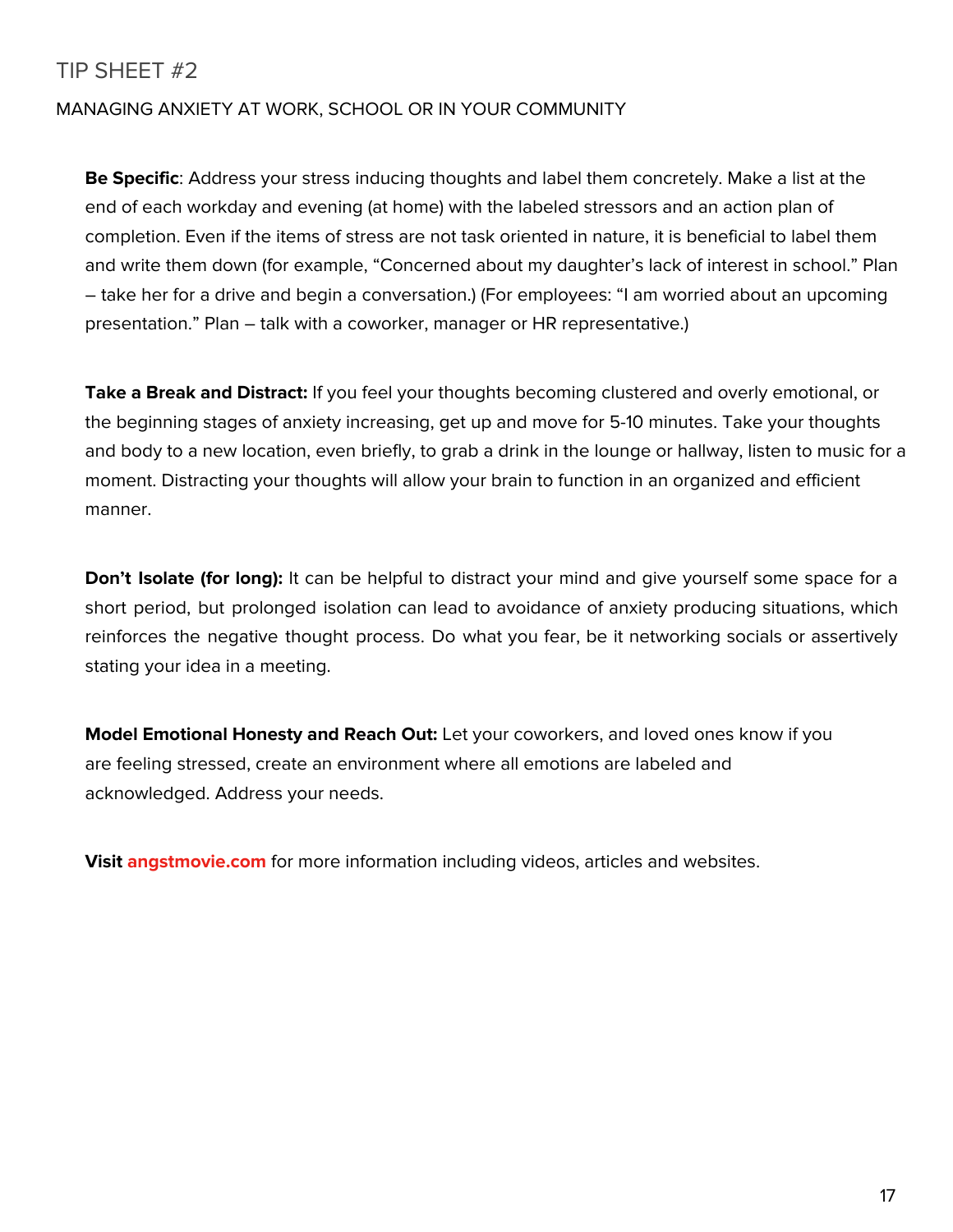### <span id="page-18-0"></span>TIP SHEET #3

#### 12 DEFINITIONS & TIPS ON ANXIETY

Some anxiety is normal and natural, occurring in children, teens and adults every day. Anxiety is generally defined fear that is future-oriented, while phobias are specific, exaggerated fears. Anxiety becomes problematic when it begins to interfere with everyday life.

- 1. There are many different types of anxiety disorders, and they are one of the most common forms of mental illness. They include:
	- a. **Panic Disorder**, which involves physical symptoms of anxiety as well as fear of having another panic attack.
	- b. **Social Anxiety** in which people avoid social situations (i.e., public speaking).
	- c. **Specific Phobias**, or intense fear of specific objects (i.e., snakes).
	- d. **Obsessive Compulsive Disorder**, which involves thoughts (obsessions) that tend to be unwanted and intrusive (i.e., maybe there are germs on my hands), and create anxiety, after which the individual engages in compulsions, or actions designed to reduce that anxiety (i.e., hand washing).
	- e. **Generalized Anxiety Disorder**, or excessive fear related to several things.
	- f. **PTSD (Post Traumatic Stress Disorder)** involves exposure to an extremely traumatic event that could result in death or serious injury, followed by a re-experiencing of the event, increased arousal, and avoidance of things that remind the person of the event.
- 2. There are three parts to anxiety: What I think (cognitions); What I feel (physical sensations); and What I do (behaviors). Helping people break down and verbalize these distinct thoughts, feelings, and behaviors helps them understand and face their fears.
- 3. Our bodies have a natural, physiological, way of coping with fear. A specific set of sensations occurs when we're anxious, including pounding heart, shortness of breath, dizziness, and sweating. This set of symptoms, called the fight or flight response, is designed to help us avoid danger, but sometimes works more like a faulty smoke alarm. Helping teens understand these natural sensations in their bodies without overreacting, and showing them how quickly things can return to normal can help give them control over their feelings of anxiety.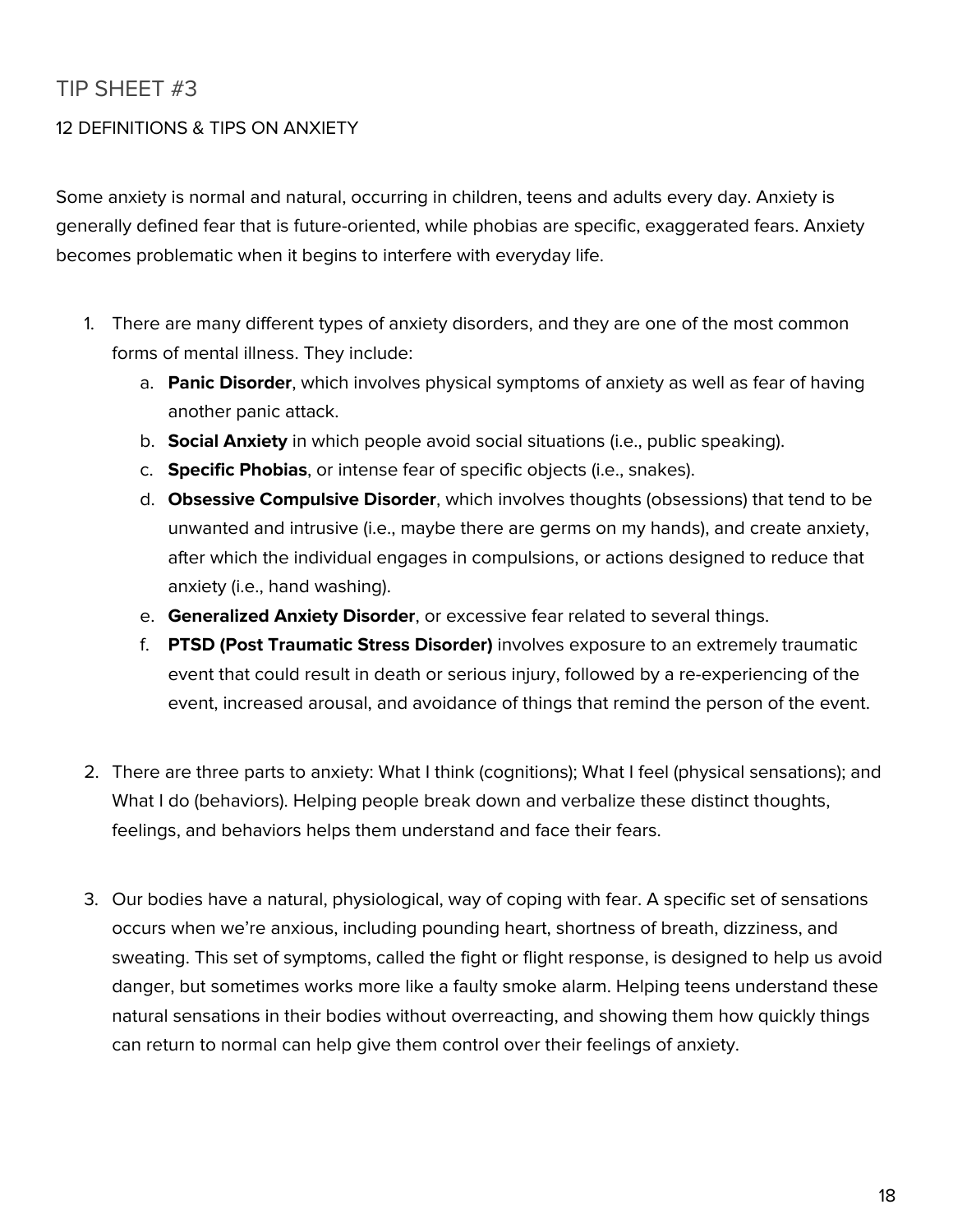- 4. Facing fears and anxiety can teach an individual that they are stronger than they think they are, that they can face something that they thought was insurmountable, and decreases those fears in the long term. Avoiding fears actually increases the chances that they will turn into a problem.
- 5. Excessively reassuring someone who is anxious that everything will be okay may backfire when trying to help them cope with anxiety. Instead, empathize that it's natural to feel anxious, and focus on helping them through their feeling so that they can successfully face their anxiety. Avoiding activities because of fear can lead to increased anxiety because it reinforces the false concept that anxiety makes the activity too scary or difficult. For example, if someone is anxious about having a panic attack while driving, and therefore is encouraged not drive, they learn that driving must be dangerous, because otherwise, why would everyone be discouraging driving?
- 6. Fears, phobias, and anxieties can be successfully treated with cognitive behavioral therapy (CBT), which helps teens change their thoughts, feelings, and behaviors. This is a short-term (6-16 session) weekly type of therapy that teaches an individual to become his or her own therapist. The cognitive piece helps people identify their fear as excessive, and as something they can overcome by focusing on, and then changing, specific irrational thoughts that lead to anxiety.
- 7. Behavior therapy for anxiety often relies on the concept of Exposure Therapy, which focuses on helping an anxious person face their fears in a controlled environment. This may involve helping someone with a fear of public speaking give a speech in front of a few people, and then a larger group, and finally, a target audience. The goal of Exposure Therapy is to help an individual learn that they can feel anxious but that they can still live their lives.
- 8. Medication for anxiety may be an option as well. The most typical types of medication prescribed for anxiety are called Selective Serotonin Reuptake Inhibitors, or SSRIs.
- 9. The best thing you can do for someone with anxiety is help them face their fear. If you're experiencing symptoms of anxiety, think about how you can tackle your fear head on, possibly in small steps.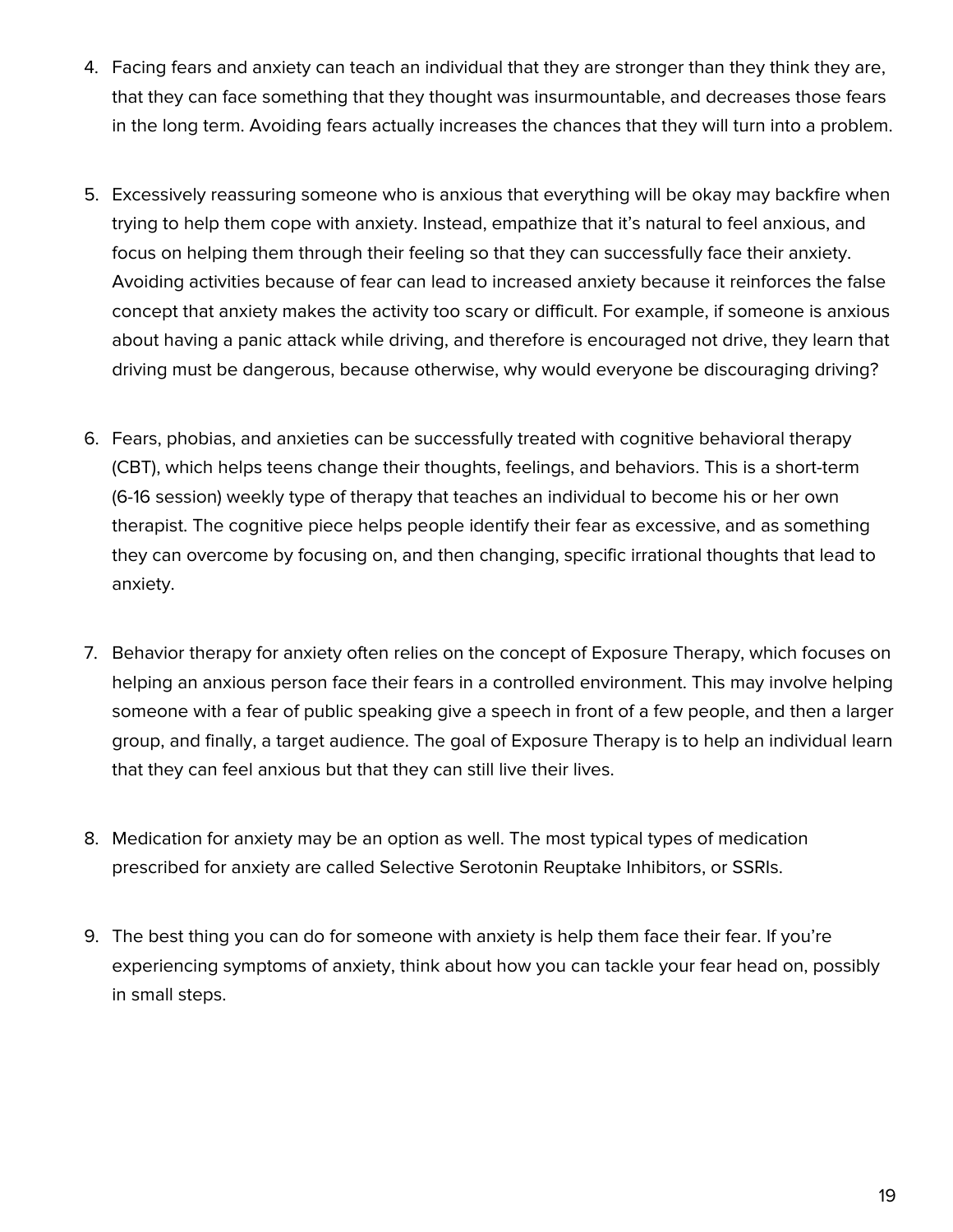- 10. You can also help reduce anxiety through changing "self-talk", a part of CBT where people learn to identify the thoughts that they have that perpetuate their fears. Instead, try and identify what you're really worried about, and whether it's likely to happen.
- 11. Praise and reward yourself for facing tough situations. Be liberal with support if you know someone who is struggling with anxiety – even if the fear is irrational, it's difficult to face your fears. Any small step in the right direction should be encouraged.
- 12. Finally, take care of yourself! If you're feeling anxious, make sure you're managing your base stress levels by exercising, eating right, and getting enough sleep. All those factors can play a part in making anxiety worse as well.

by Regine Galanti, Ph.D. Director, Long Island Behavioral Psychology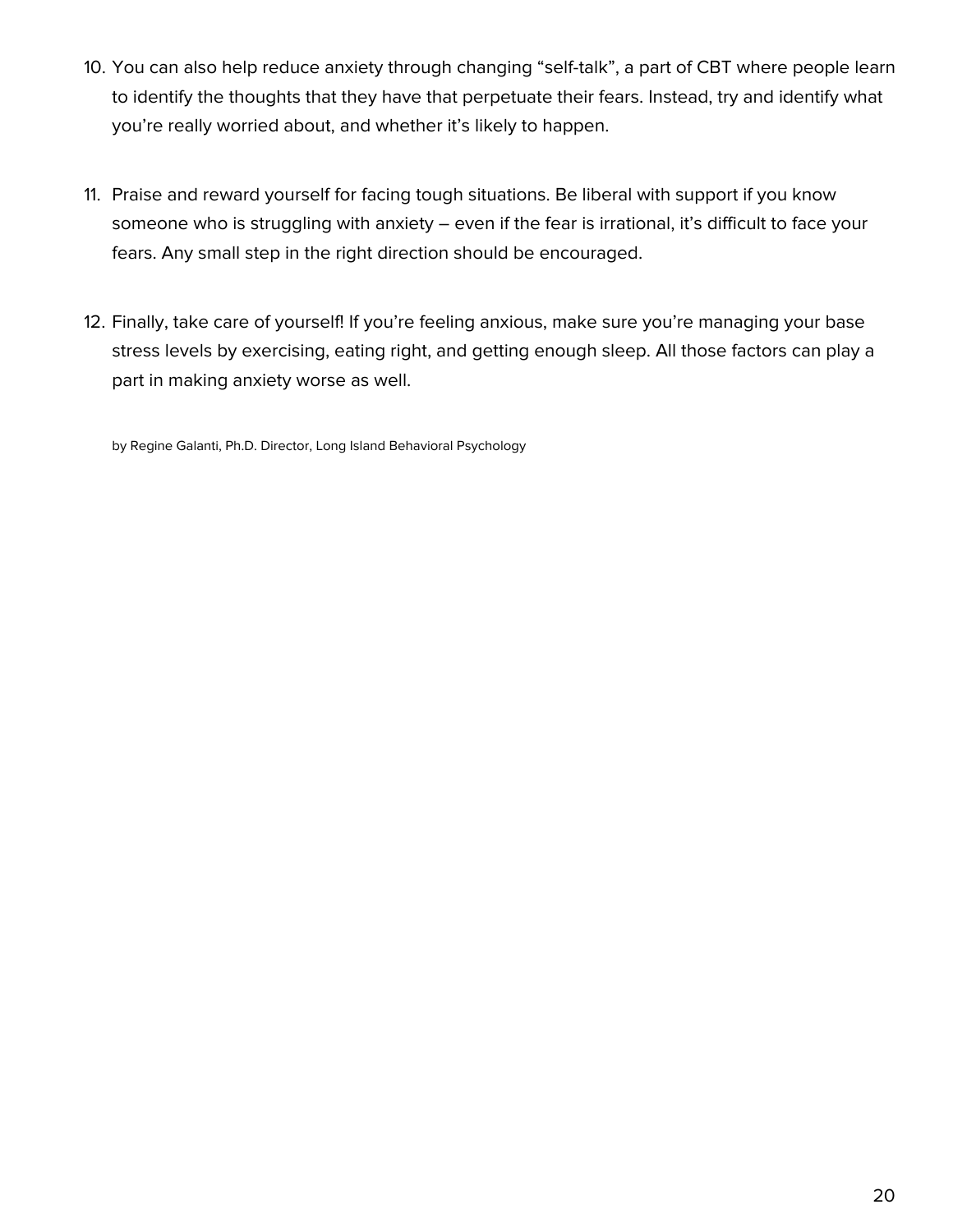# <span id="page-21-0"></span>**CONTACT US**

Spread the word. Believe change is possible.

These screenings bring kids, parents, and educators together to talk about this universal issue, share personal stories, and provide resources and tools. There is power in solidarity. The more you share, the more we connect. Share this film in your community because watching it alone on your couch does not create the same effect as watching it with others.

Interested in additional screenings? Please visit: [angstmovie.com](https://angstmovie.com/)

#### **Connect with us online! Let's keep the conversation going!**

**Facebook** [facebook.com/AngstMovie](https://www.facebook.com/AngstMovie/) **Twitter** [@IndieFlix](https://twitter.com/indieflix?lang=en) and [@IndieFlixCEO](https://twitter.com/indieflixceo?lang=en) **Instagram** [@angstmovie](https://www.instagram.com/angstmovie/) and [@IndieFlixCEO](https://www.instagram.com/indieflixceo/)

**Email** [angstscreenings@indieflix.com](mailto:angstscreenings@indieflix.com) #AngstMovie www.AngstMovie.com

Questions? Feel free to call us: 323 940-3549 | Email: [angstscreenings@indieflix.com](mailto:angstscreenings@indieflix.com)